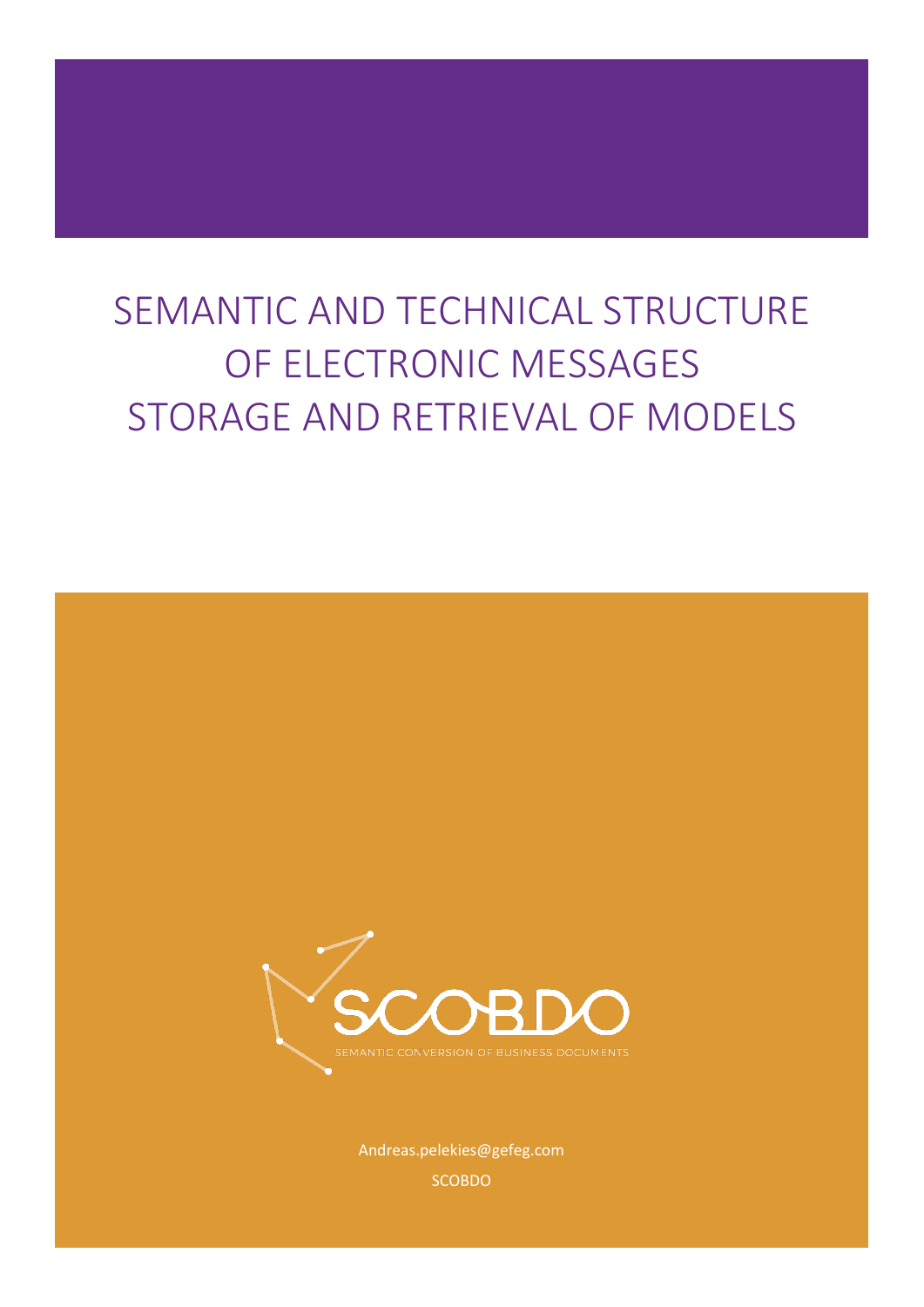

# <span id="page-1-0"></span>Table of contents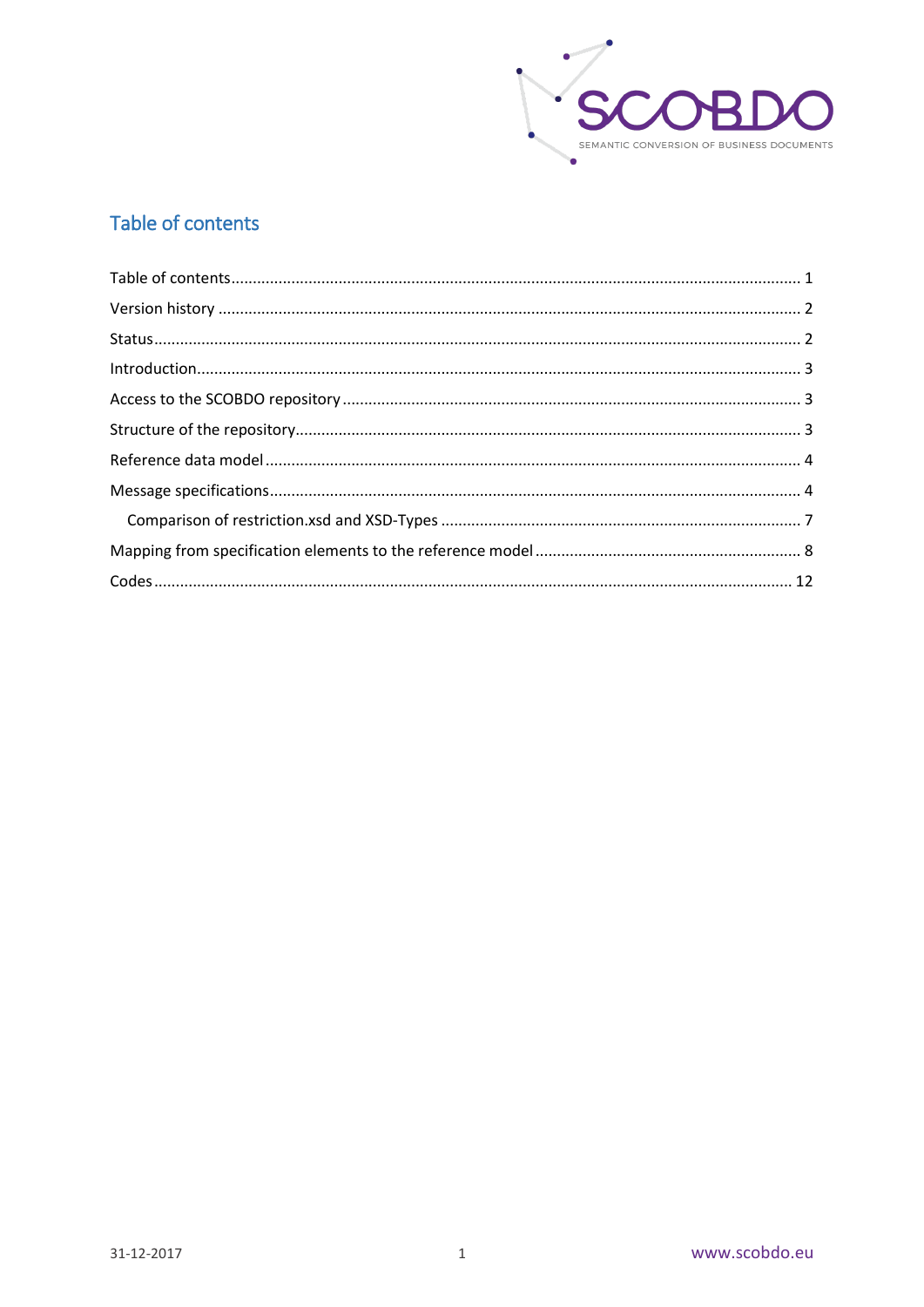

# <span id="page-2-0"></span>Version history

| <b>Version</b> | Date       | <b>Remarks</b>        | <b>Author</b> |
|----------------|------------|-----------------------|---------------|
| 0.1            | 22-01-2017 | Initial version       | <b>GEFEG</b>  |
| 0.2            | 27-01-2017 | After discussion with | <b>GEFEG</b>  |
|                |            | Fred                  |               |
| 0.3            | 01-02-2017 | Changed storage       | <b>GEFEG</b>  |
|                |            | principles            |               |
| 1.0            | 31-12-2017 | Final version         | <b>GEFEG</b>  |
|                |            |                       |               |
|                |            |                       |               |

This is a living document. Functions may be added or changed as they are implemented.

# <span id="page-2-1"></span>Status

Public



# Co-financed by the European Union

Connecting Europe Facility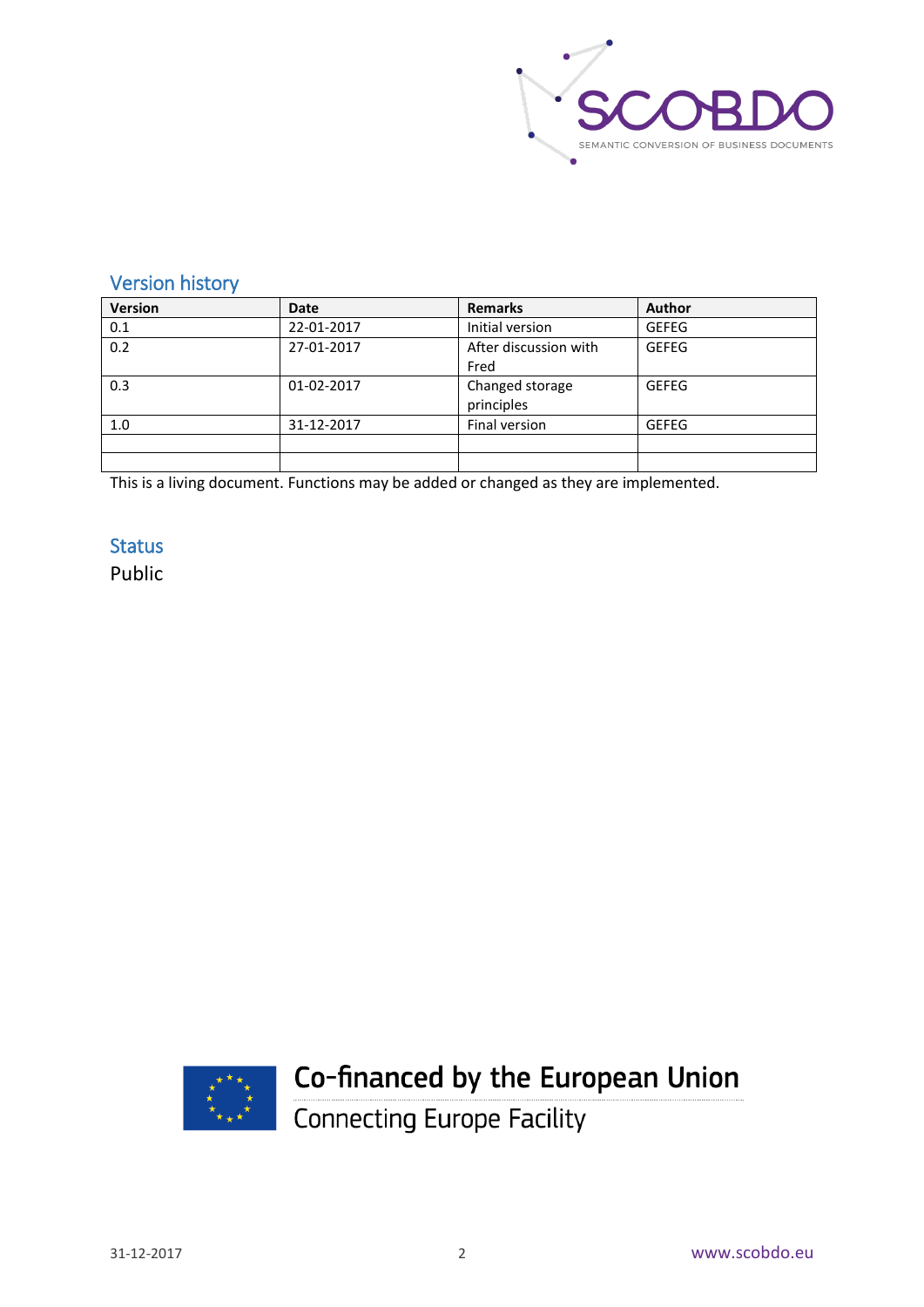

#### <span id="page-3-0"></span>**Introduction**

This document describes which technical documents will be stored in a repository how they are designed. Although JoinUp<sup>1</sup> as a collaborative platform created by the European Commission was chosen to be used at first, during the progress of the project the repository within JoinUp ceased to exist. So an alternative repository was created by the SCOBDO team members. This document gives an overview of and examples on the different formats used. The technical files (XSD files) that correspond to the different formats are available as separate files. The user interface and the workflow within the SCOBDO project are not part of this document.

### <span id="page-3-1"></span>Access to the SCOBDO repository

The repository of the SCOBDO project is based on the free Apache Subversion<sup>2</sup> software (SVN). It is accessible by using a freely available SVN client and using the following credentials for login:

URL: <https://svn.gefeg.com/JoinUp> Username: JoinUp.Reader PW: scobdo9215!

This access is limited to reading the saved data. A write access can be freely provided on individual request. Please contac[t support@gefeg.com](mailto:support@gefeg.com) for this or any other related question.

# <span id="page-3-2"></span>Structure of the repository

The meta folder contains XML schema files that define the structure of information saved in the repository. For details see the following paragraphs.

The rdm folder contains a XML schema collection for the applied reference data model. During the development of SCOBDO it was chosen to use the UN/CEFACT supply chain reference data model (SCRDM) with a limitation to the invoice aspect. More information about this reference data model can be found at the UN/CEFACT website<sup>3</sup>. The following figure shows just the basic structure of this data model.

The specifications folder contains the real information needed for the SCOBDO portal. The subdirectories are named by users of the SCOBDO client (specifiers). The name normally represents a specific invoice standard and version that can be used as a source or target within SCOBDO. There exist three XML files defining the applied mapping. The guideline. xml defines all restrictions that are defined by a specifier and applied to the original XSD structure of the invoice standard. The structure is based on restrictions.xsd.

The mappingfromrdm.xml and mappingtordm.xml files are structured as defined in mappings.xsd and contain all mappings including the respective mapping functions.

 $\overline{\phantom{a}}$ 

<sup>&</sup>lt;sup>1</sup> See http://joinup.ec.europa.eu

<sup>&</sup>lt;sup>2</sup> See https://subversion.apache.org

 $^3$  See https://uncefact.unece.org/pages/viewpage.action?pageId=5472398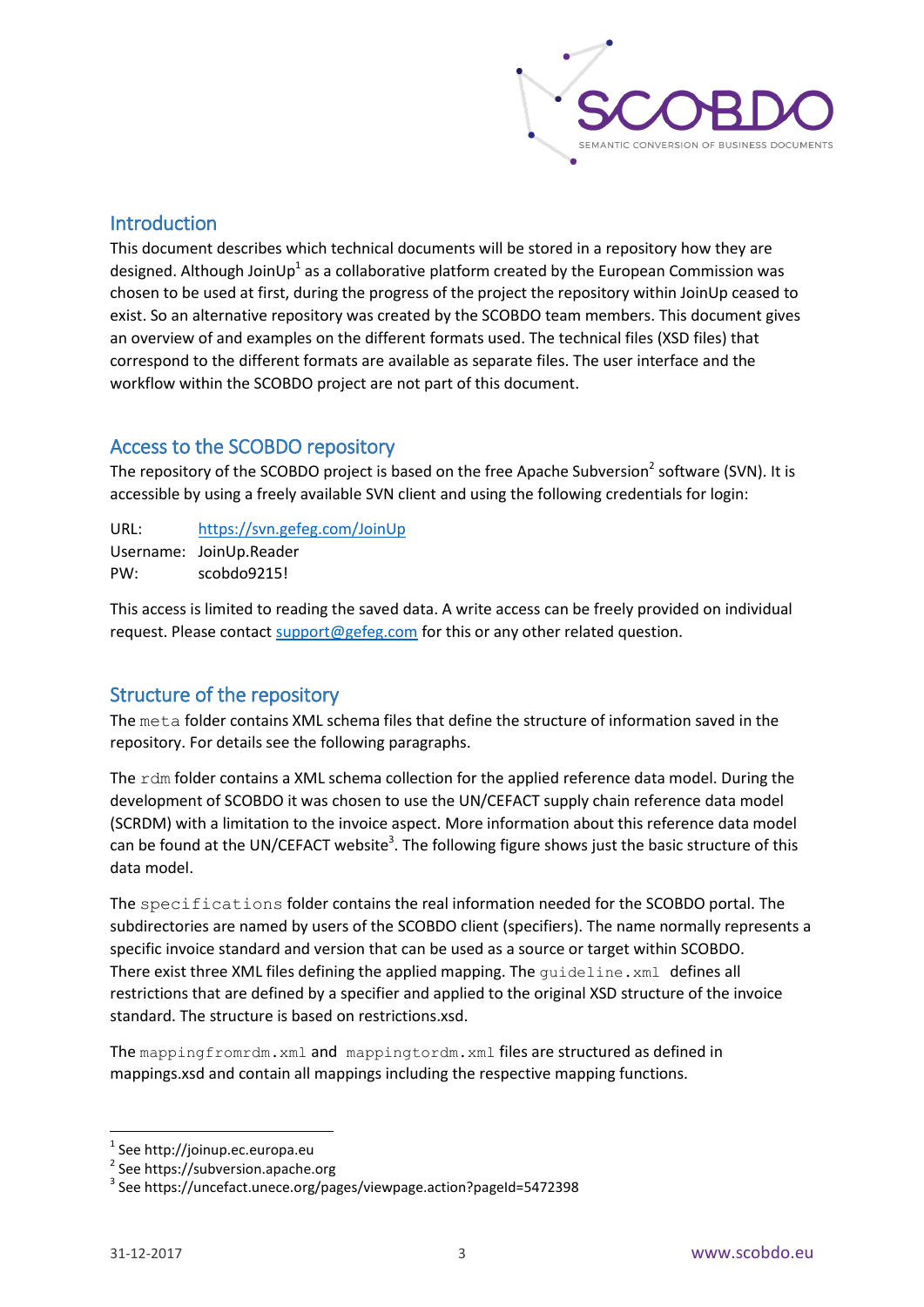

The xsd folder contains the original XML schema files that define the structure of the given invoice standard.

If codelist mappings are defined, a  $\csc$  mappings folder holds subfolders for each defined and mapped code list. Within the subfolder two XML files, codemappingtordm.xml and codemappingfromrdm.xml define the respective code mappings.

The following figure shows the basic stucture of the repository.

```
root/
|-- meta/
| |-- Restrictions.xsd
    | |-- Mappings.xsd
    L-- CodeListMapping.xsd
|-- rdm/L<sub>--</sub> uncefact/
        | |-- standard/
         | |-- codelist/
        L_{--} data/
└-- specifications/
     |-- MySpec1 with version 1.2/
     | |-- guideline.xml
     | |-- mappingtordm.xml
     | |-- mappingfromrdm.xml
     | |-- xsd/
             L-- folder structure xsds/
         L<sub>--</sub> code mappings/
              L_{--} \overline{f}older for each code mapping (name: shortname)/
              | |-- codemappingtordm.xml
              L-- codemappingfromrdm.xml
      |-- MySpec2 with version 4.3/
     └-- MySpec3 with version 2.0/
```
### <span id="page-4-0"></span>Reference data model

As the reference model the D16B SCRDM (Subset) CII coupled or uncoupled XML schemas are used. All specifications will be mapped to this reference model for both directions. The model itself can be downloaded at the UN/CEFACT website<sup>4</sup>.

### <span id="page-4-1"></span>Message specifications

In this document "message specifications" reflect a specific standard for an electronic invoice like ZUGFERD, PEPPOL, e-SENS and others.

To store the structural information of each standard the original XSD files are used. This assures to use the same basic design model (e.g. venetian blind) and the ability to verify the compliance of SCOBDO output files to the standard specific requirements.

 $\overline{\phantom{a}}$ 

<sup>4</sup> See https://www.unece.org/cefact/xml\_schemas/index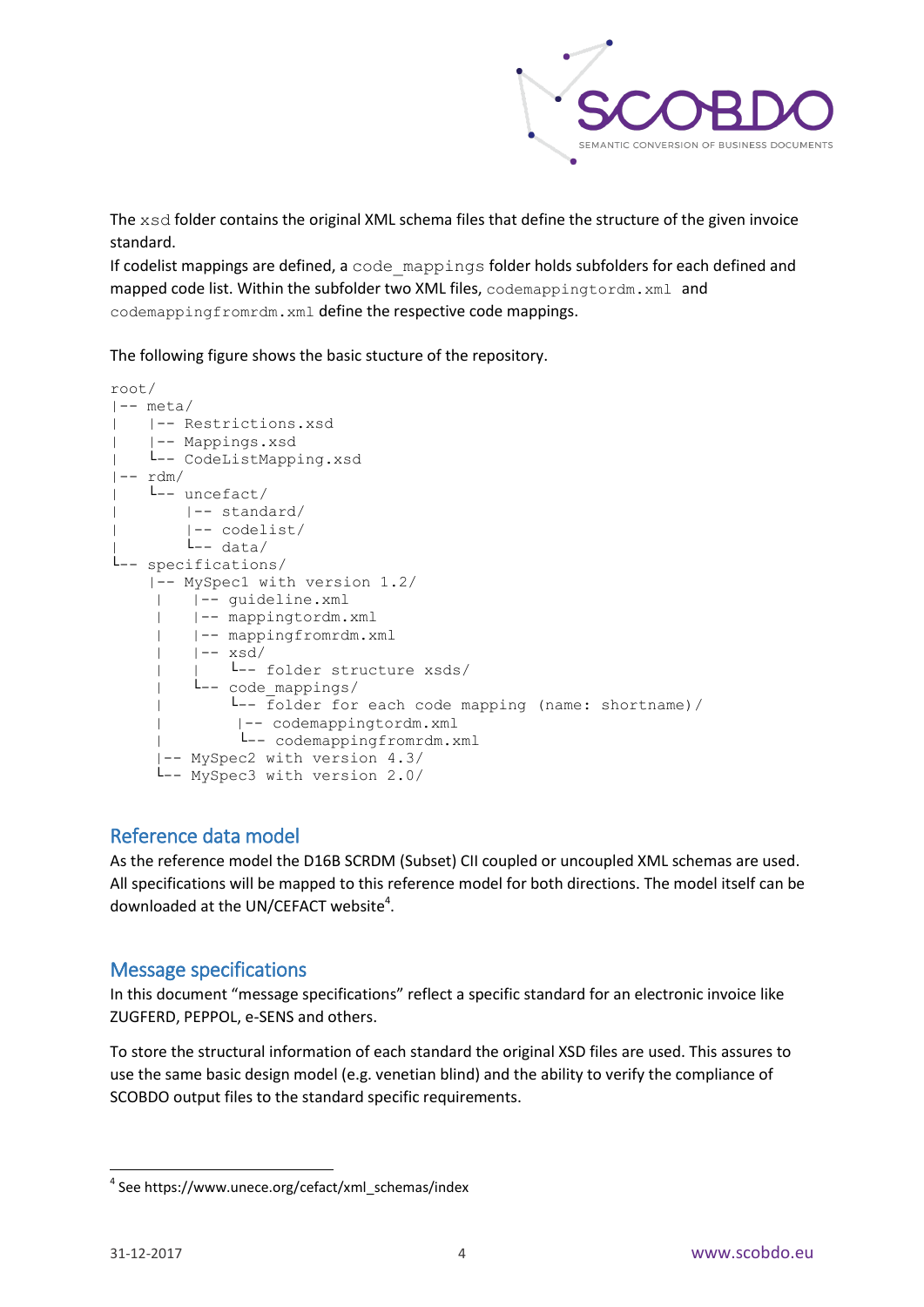

In practice a standard is often profiled. This means that context specific restrictions (e.g. business rules) are applied on the original structure. In some standards they are only defined verbally (e.g. in a user specification), in others they are realized by checking the instance files (for instance by applying schematron files). As a third category there may exist modified schema files that reflect the applied business rules. As within SCOBDO it is neither possible neither to predict which version is used nor to prescribe a specific method, is a common approach for all those kinds of implementation needed. The SCOBDO answer to this is to save those as a separate XML file, that eases implementation by external solution providers. At the same time intellectual property rights (IPR) of the original XSDs is not violated by any modification. To simplify additional implementations, the structure of the profile.xml is defined as close as possible to the capabilities of XSD schemas.

```
<?xml version="1.0" encoding="UTF-8"?>
<restrictions xmlns="urn:scobdo:restrictions">
  <ns prefix="p" uri="example"/>
  <context path="Name" minOccurs="3" maxOccurs="3" default="AAAAA">
    <minLength value="5" />
    <!-- all other xsd facets -->
    <enumeration value="AAAAA"/>
    <enumeration value="BBBBB"/>
    <definition>The scenario or setting of a Cross Industry Invoice 
    (CII) exchanged document, such as its business process 
    application context.</definition>
  </context>
  <context path="CityName" maxOccurs ="0"/>
  <context path="Test/p:SubElement/@id" use ="required"/>
</restrictions>
```
The most important element is "context". That element is repeatable. It has a path to a specific schema context and shows all restrictions made at this context. The path is relative to the root element. If attribute "maxOccurs" is set to "0" no further restrictions are within the "context" element.

In addition there is an element "ns". It is also repeatable and lists all prefixes and namespace that are used in the "path" attribute of element "context".

The structure for this is defined in "restrictions.xsd". It can be used for validation of this structure. The corresponding diagram is shown as follows: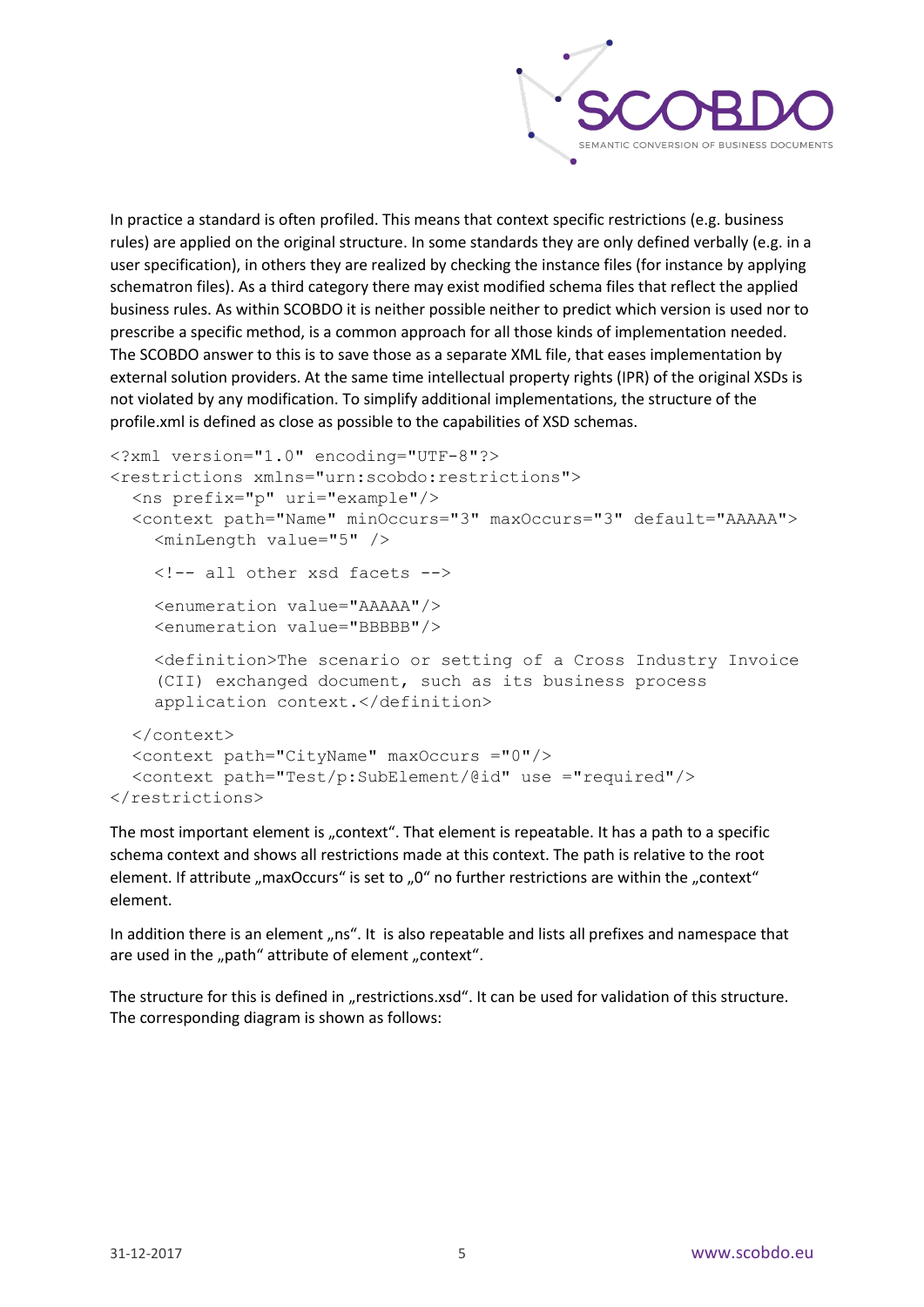

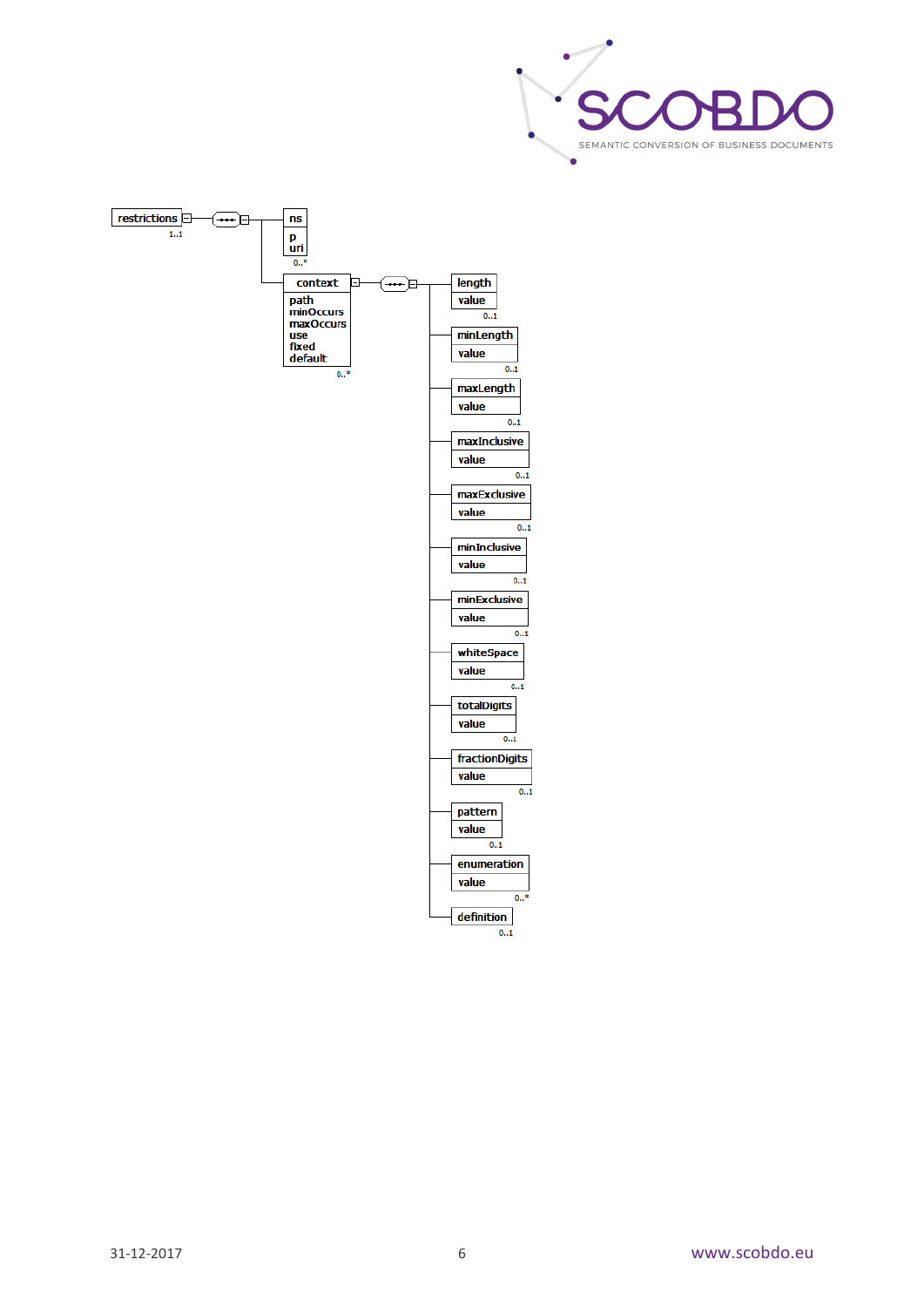

# <span id="page-7-0"></span>Comparison of restriction.xsd and XSD-Types

The following table shows how the different facets are designed in a schema file and how they are implemented within the restriction.xsd. It can easily be seen that the basic structure is equal. This makes implementation more efficient.

| <b>Standard schema</b>   |           |                | <b>Restriction.xsd</b> |                    |
|--------------------------|-----------|----------------|------------------------|--------------------|
| Facet or equal           | Element / | Path           | Element /              | Type               |
|                          | Attribute |                | Attribute              |                    |
| Default                  | Attribute | default        | Attribute              | AnySimpleTypeValue |
| annotation/documentation | Elements  | definition     | Element                | xs:string          |
| enumeration              | Element   | enumeration    | Element                | AnySimpleTypeValue |
| Fixed                    | Attribute | fixed          | Attribute              | AnySimpleTypeValue |
| fractionDigits           | Element   | fractionDigits | Element                | NonNegativeValue   |
| length                   | Element   | length         | Element                | NonNegativeValue   |
| maxExclusive             | Element   | maxExclusive   | Element                | DecimalValue       |
| maxInclusive             | Element   | maxinclusive   | Element                | DecimalValue       |
| maxLength                | Element   | maxLength      | Element                | NonNegativeValue   |
| minExclusive             | Element   | minExclusive   | Element                | DecimalValue       |
| minInclusive             | Element   | minInclusive   | Element                | DecimalValue       |
| minLength                | Element   | minLength      | Element                | NonNegativeValue   |
| pattern                  | Element   | pattern        | Element                | StringValue        |
| totalDigits              | Element   | totalDigits    | Element                | NonNegativeValue   |
| use                      | Attribute | use            | Attribute              | <b>Use</b>         |
| whiteSpace               | Element   | whiteSpace     | Element                | WhiteSpaceValue    |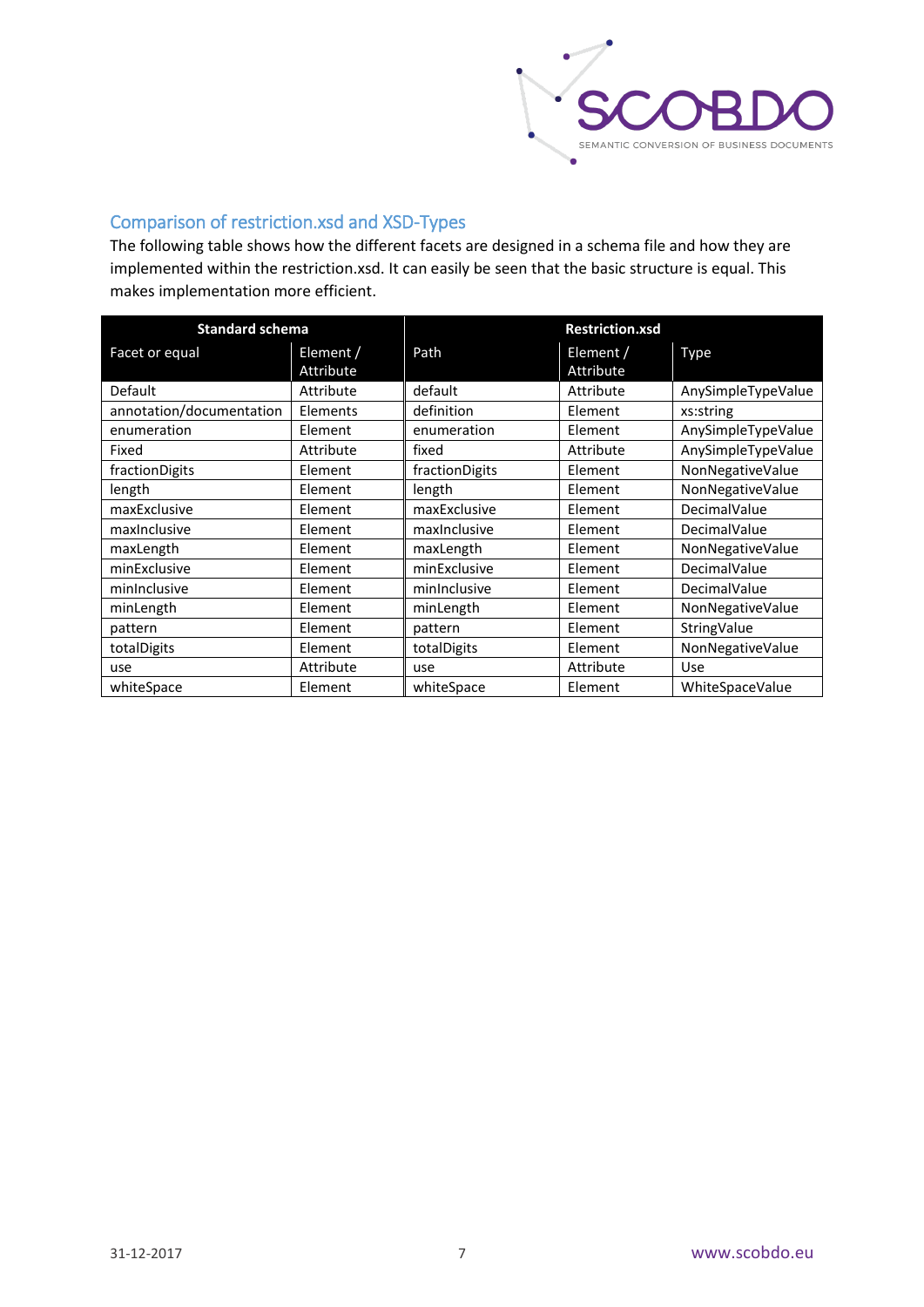

# <span id="page-8-0"></span>Mapping from specification elements to the reference model

To store the mappings there are two files necessary. The first file defines the mapping from the specification to the model. The second file defines the mapping from the model to the specification.

The following figure shows a sample of a mapping definition file.

```
<mappings>
  \frac{1}{x} \frac{1}{x} \frac{1}{x} \frac{1}{x} \frac{1}{x} \frac{1}{x} \frac{1}{x} \frac{1}{x} \frac{1}{x} \frac{1}{x} \frac{1}{x} \frac{1}{x} \frac{1}{x} \frac{1}{x} \frac{1}{x} \frac{1}{x} \frac{1}{x} \frac{1}{x} \frac{1}{x} \frac{1}{x} \frac{1}{x} \frac{1}{x}  <ns p="fncm" uri="http://www.gefeg.com/xslt/codemapping"/>
   <element name="Person">
      <element name="Name">
        <attribute name="Abbr">
           <ifAttr condition="Person/Stature">
             <value source="Person/Stature/NameS/@AbbrS"/>
          \langle/ifAttr>
        </attribute>
        <attribute name="MaidenName">
           <default value="FRANZI"/>
        </attribute>
       <if condition="Person/Stature/@Height=&apos;Tall&apos;">
          <value source="Person/Stature/NameS/text()"/>
       \langle/if>
     \langle/element>
      <element name="Address">
        <value source="Person/Stature/AddressS/text()[fn:upper-case($value)]"/>
      </element>
      <if condition="Person/Stature/@Height">
        <foreach condition="Person/Stature/ChildS">
           <element name="Kind">
              <attribute name="Sex">
                <value source="@SexS[fncm:sex($value)]"/>
             </attribute>
             <element name="Vorname">
               <if condition="@SexS=&apos; W&apos; ">
                  <value source="GivenNameS/text()[upper-case($value)]"/>
               \langle/if>
               <if condition="@SexS=&apos; M&apos; ">
                   <value source="GivenNameS/text()[lower-case($value)]"/>
               \langleif>
             </element>
           </element>
        </foreach>
     \langle/if>
   </element>
</mappings>
```
The principle is a mapping defined from the target perspective (The place where things are mapped to). For this the basic structure represents elements named element and attribute. They are used to defines the target elements or attributes to be mapped to. If an element or attribute is filled with a distinctive value a sub-element value can be defined. This is the standard case when a specific source value should be selected for output. The corresponding Xpath is defined in the source attribute of this element. Alternatively, default can be chosen for example to represent fixed values where no additional condition is applied.

It is possible to express conditions by using the elements if, foreach and ifAttr. By adding these constructs if and for-each constructs are supported. The corresponding rules are stated in the condition attribute.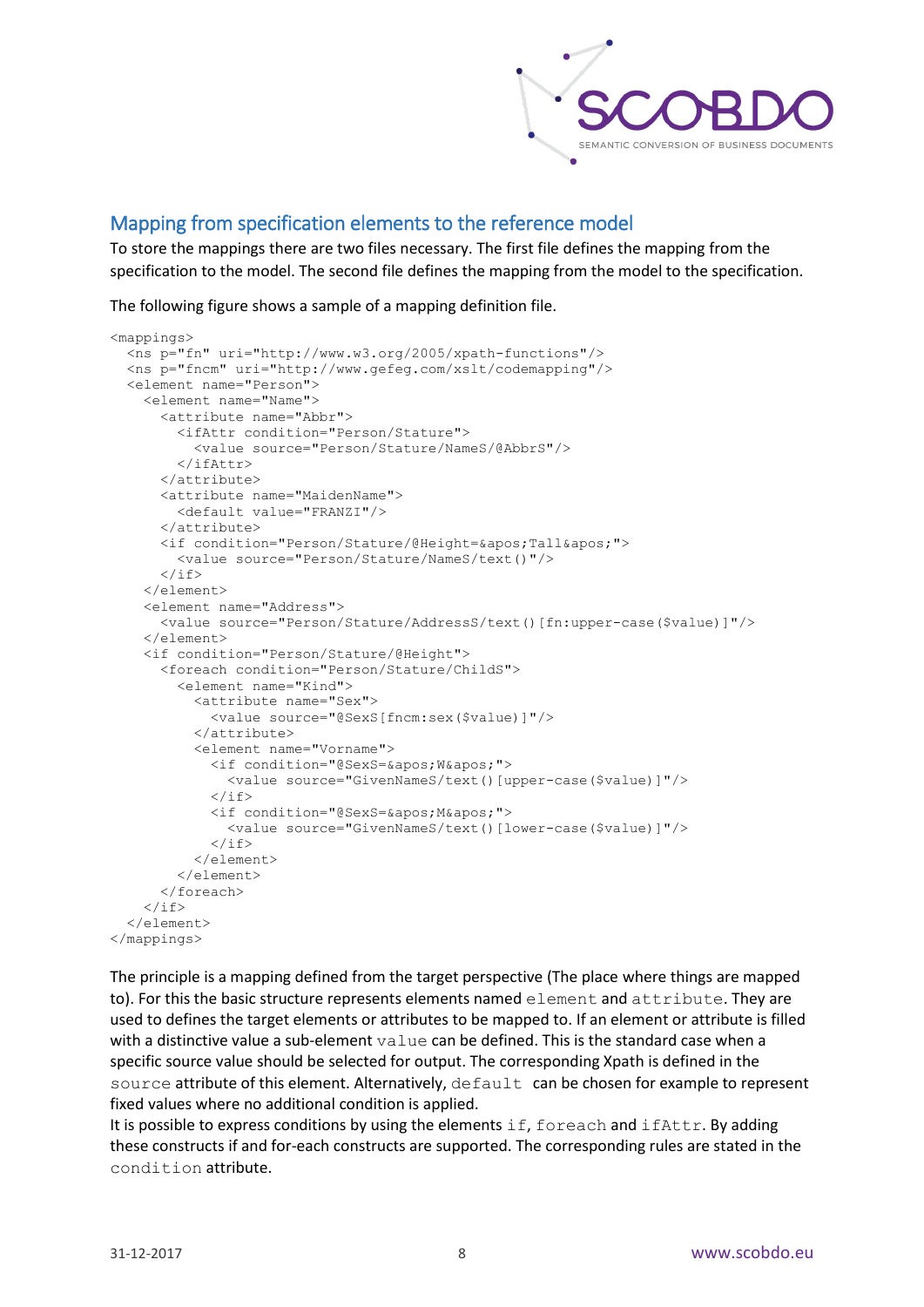

The same way as it is defined for restrictions with the ns element namespaces and their prefixes can be defined. This list shall be complete according to the namespaces and prefixes defined in the corresponding mapping sources and target

The schema for this xml file is stored in "mappings.xsd". The following diagram shows the general structure: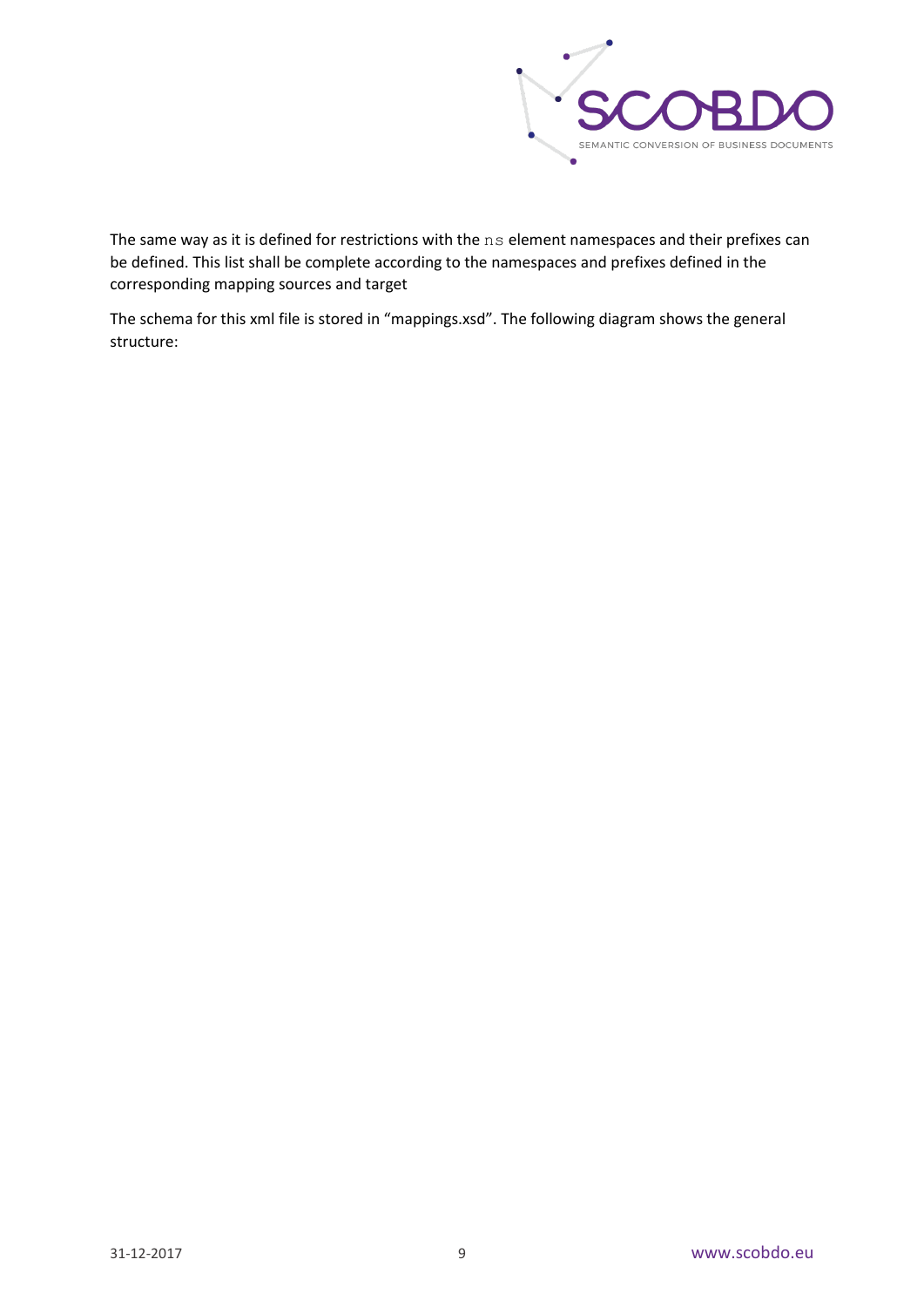

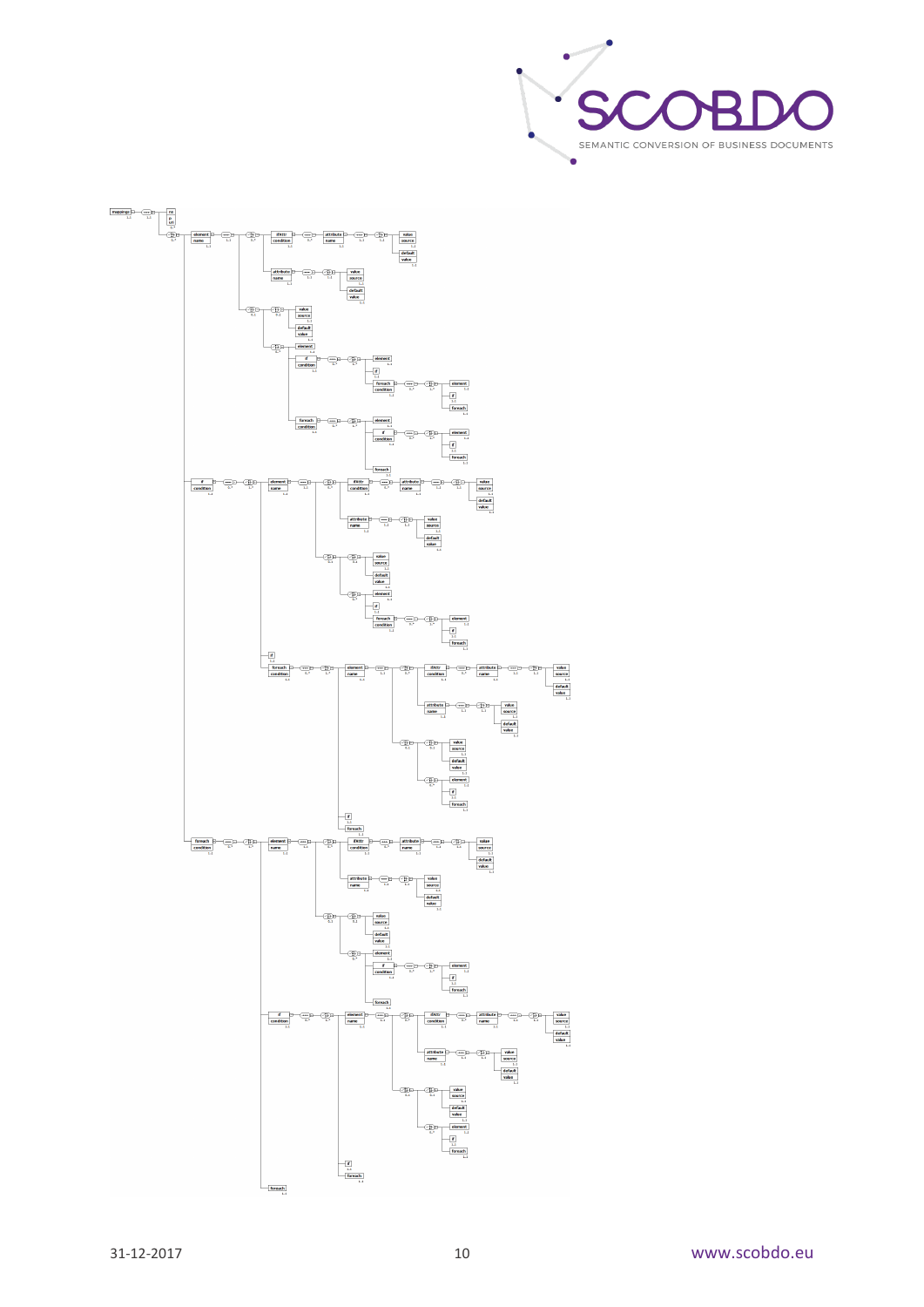